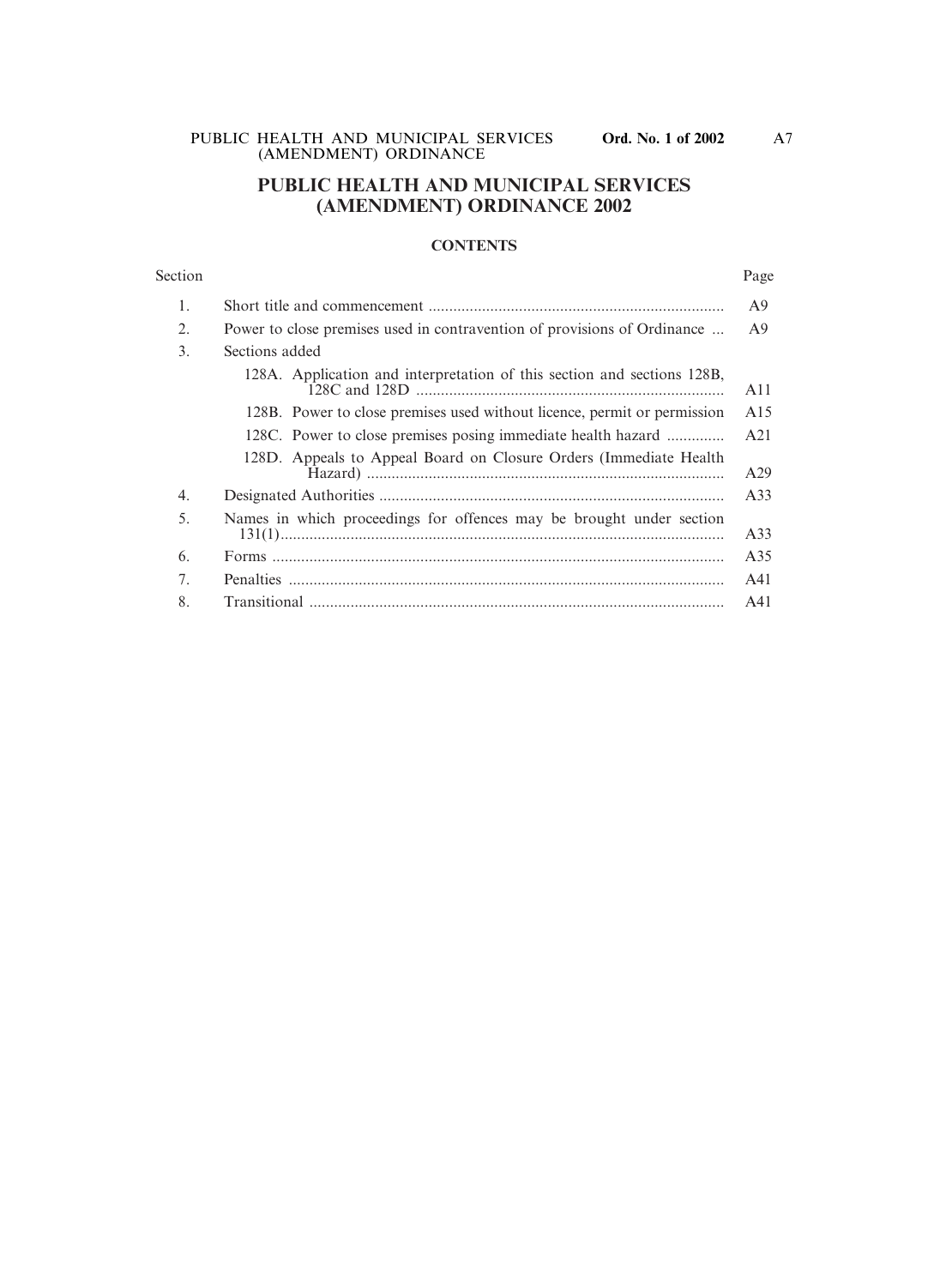# **HONG KONG SPECIAL ADMINISTRATIVE REGION**

ORDINANCE NO. 1 OF 2002



TUNG Chee-hwa Chief Executive 31 January 2002

An Ordinance to amend the Public Health and Municipal Services Ordinance.

 $[$   $]$ 

Enacted by the Legislative Council.

# **1. Short title and commencement**

(1) This Ordinance may be cited as the Public Health and Municipal Services (Amendment) Ordinance 2002.

(2) This Ordinance shall come into operation on a day to be appointed by the Secretary for the Environment and Food.

# **2. Power to close premises used in contravention of provisions of Ordinance**

Section 128 of the Public Health and Municipal Services Ordinance (Cap. 132) is amended—

- (*a*) in subsection (1), by repealing "Where" and substituting "Subject to subsection (1B), where";
- (*b*) by repealing subsection (1A);
- (*c*) by adding—
	- "(1B) This section does not apply to any premises to which sections 128A, 128B and 128C apply.":
- (*d*) in subsection (10)(*c*), by repealing " $\sharp \sharp \dagger$ " and substituting "移去".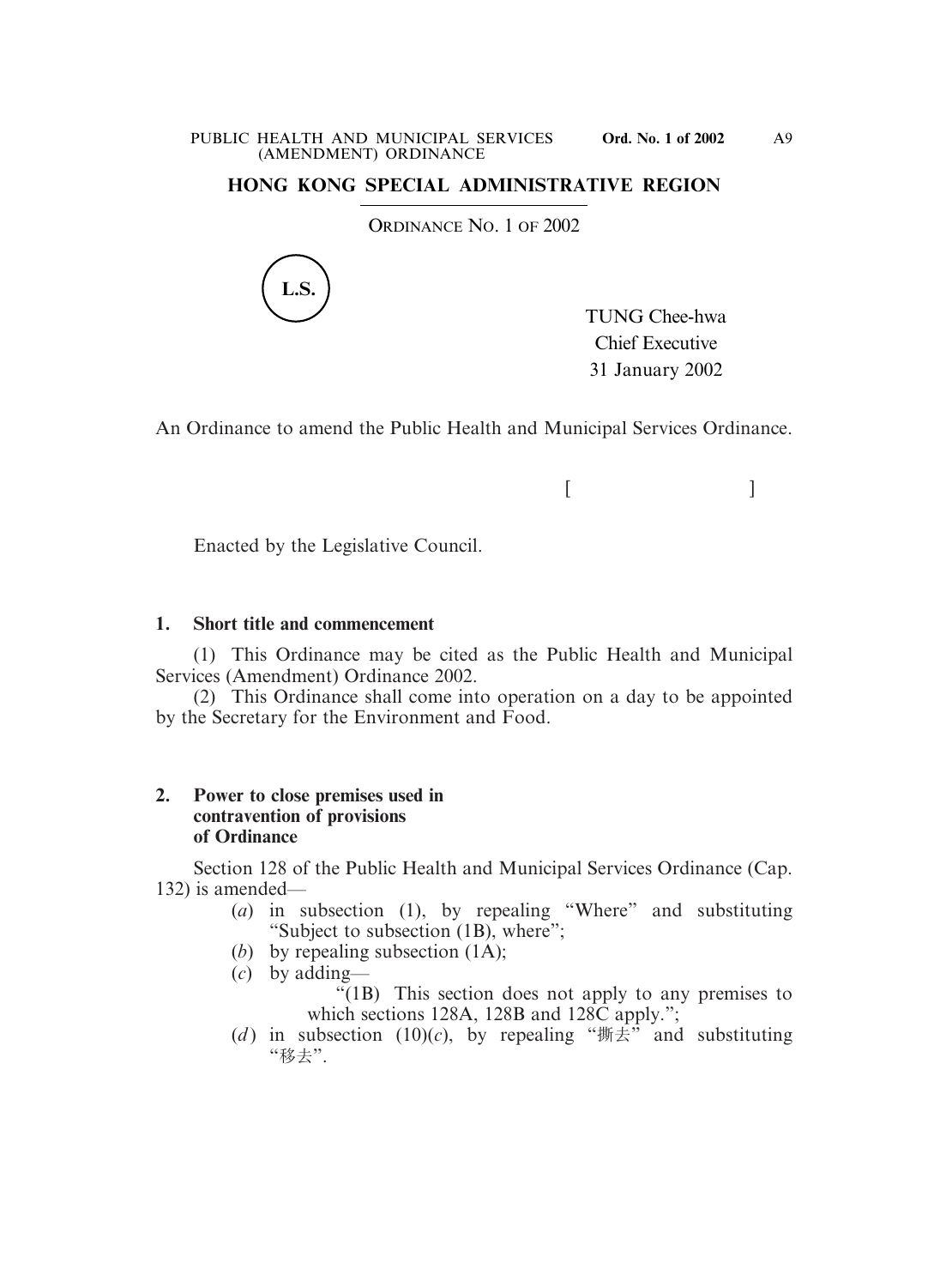# **3. Sections added**

The following are added—

# "**128A. Application and interpretation of this section and sections 128B, 128C and 128D**

- (1) This section and sections 128B, 128C and 128D apply to—
	- (*a*) any premises used as food premises that are required to be licensed under the Food Business Regulation (Cap. 132 sub. leg.);
	- (*b*) any premises—
		- (i) on or from which any restricted food specified in Schedule 2 to the Food Business Regulation (Cap. 132 sub. leg.) is sold or offered or exposed for sale; or
		- (ii) on which any such food is possessed for sale or for use in the preparation of any article of food for sale;
	- (*c*) any premises used as a slaughterhouse that is required to be licensed under the Slaughterhouses Regulation (Cap. 132 sub. leg.);
	- (*d*) any premises on which there is carried on a business as a milk factory as mentioned in section 14(2) of the Milk Regulation (Cap. 132 sub. leg.);
	- (*e*) any premises on which any frozen confection as defined in section 3 of the Frozen Confections Regulation (Cap. 132 sub. leg.) is manufactured.

(2) For the purposes of this section and sections 128B, 128C and 128D, unless the context otherwise requires—

- "Appeal Board" (上訴委員會) means the Appeal Board on Closure Orders (Immediate Health Hazard) established under section 128D;
- "Chairman" (主席) means the Chairman of the Appeal Board appointed under section 128D(3);
- "closed premises" (已封處所) means any premises mentioned in subsection (1) in respect of which a closure order has come into force and remains in force;
- "closure order" (封閉令) means an order made under section 128B(1) or  $128C(1)$ , as the case may be;
- "Deputy Chairman" (副主席) means the First Deputy Chairman or the Second Deputy Chairman of the Appeal Board appointed under section  $128D(3)$ ;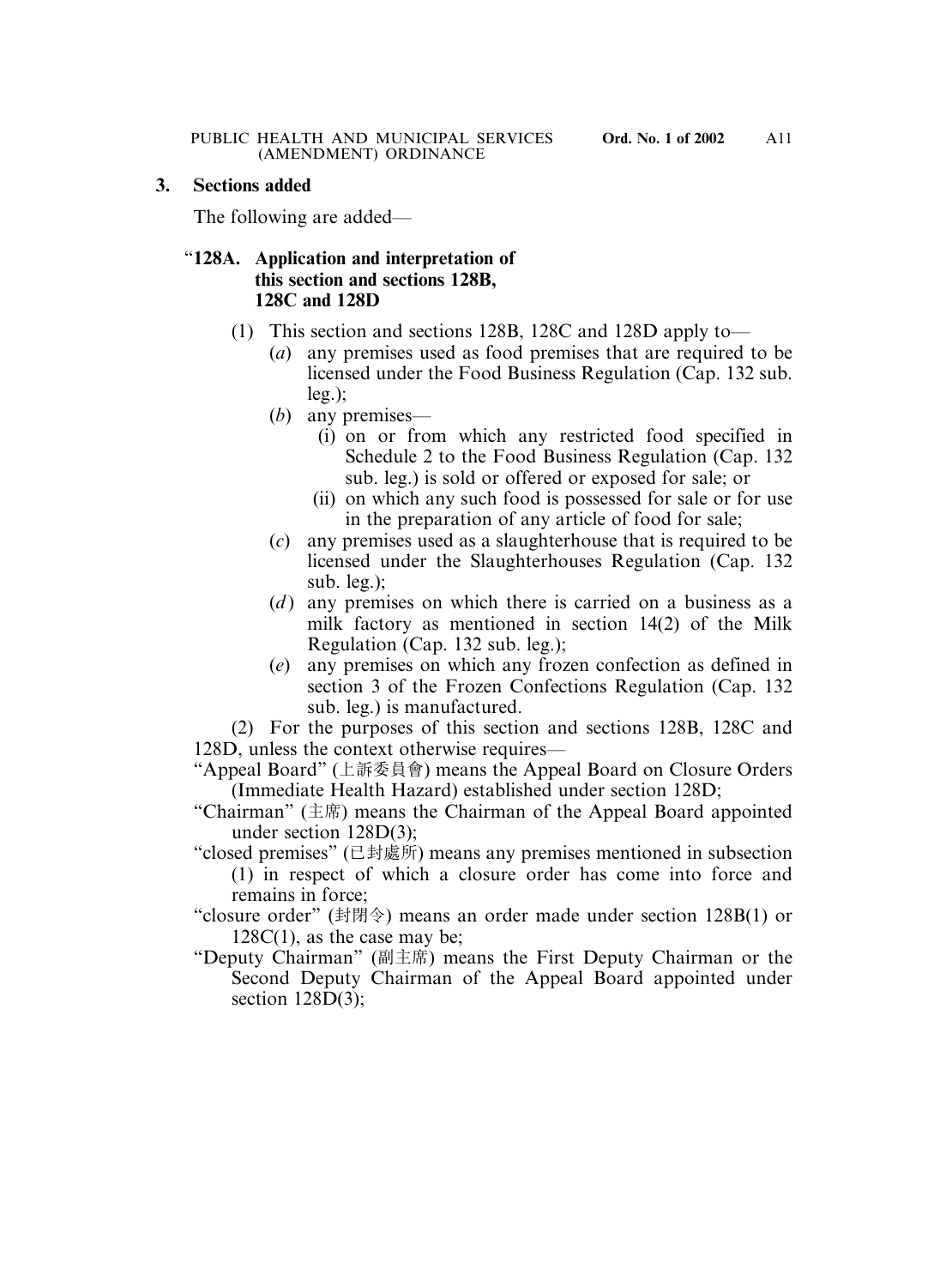"immediate health hazard" (對健康的即時危害) means any circumstances that cause or are likely to cause any food supplied on or from, or handled or possessed on, any premises to be or to become a source of food-borne infection, contamination, intoxication or disease transmission;

"premises" (處所) includes any place, vessel and any part of a place or vessel;

"use" ( $\uparrow \uparrow$ ),  $\uparrow$  in relation to any premises referred to in subsection  $(1)(c)$ , includes occupy.

(3) The circumstances referred to in the definition of "immediate health hazard" include the following—

- (*a*) because of the location, construction or state of the premises, the condition of the premises is such that it renders any food supplied on or from, or handled or possessed on, the premises to be so contaminated or tainted that it is unfit for human consumption;
- (*b*) the water used in preparing food or in washing utensils comes from an unapproved source or from a source that, as shown from inspection findings, data from epidemiological investigation or other laboratory evidence, is contaminated with pathogens, biotoxins, chemicals or other substances, rendering any food supplied on or from, or handled or possessed on, the premises to be unfit for human consumption;
- (*c*) as shown from inspection findings, data from epidemiological investigation or other laboratory evidence, any food supplied on or from, or handled or possessed on, the premises is contaminated with pathogens, biotoxins, chemicals or other substances rendering the food unfit for human consumption; and
- (*d*) the premises are infested with vermin to such extent that any food supplied on or from, or handled or possessed on, the premises is contaminated or tainted, and becomes unfit for human consumption.
- (4) In subsections  $(2)$  and  $(3)$ 
	- (*a*) a reference to food supplied on or from any premises includes food sold, or offered or exposed for sale, on or from the premises;
	- (*b*) a reference to food handled on any premises includes food manufactured on the premises; and
	- (*c*) a reference to food possessed on any premises means food possessed on the premises for sale or for use in the preparation of any article of food for sale.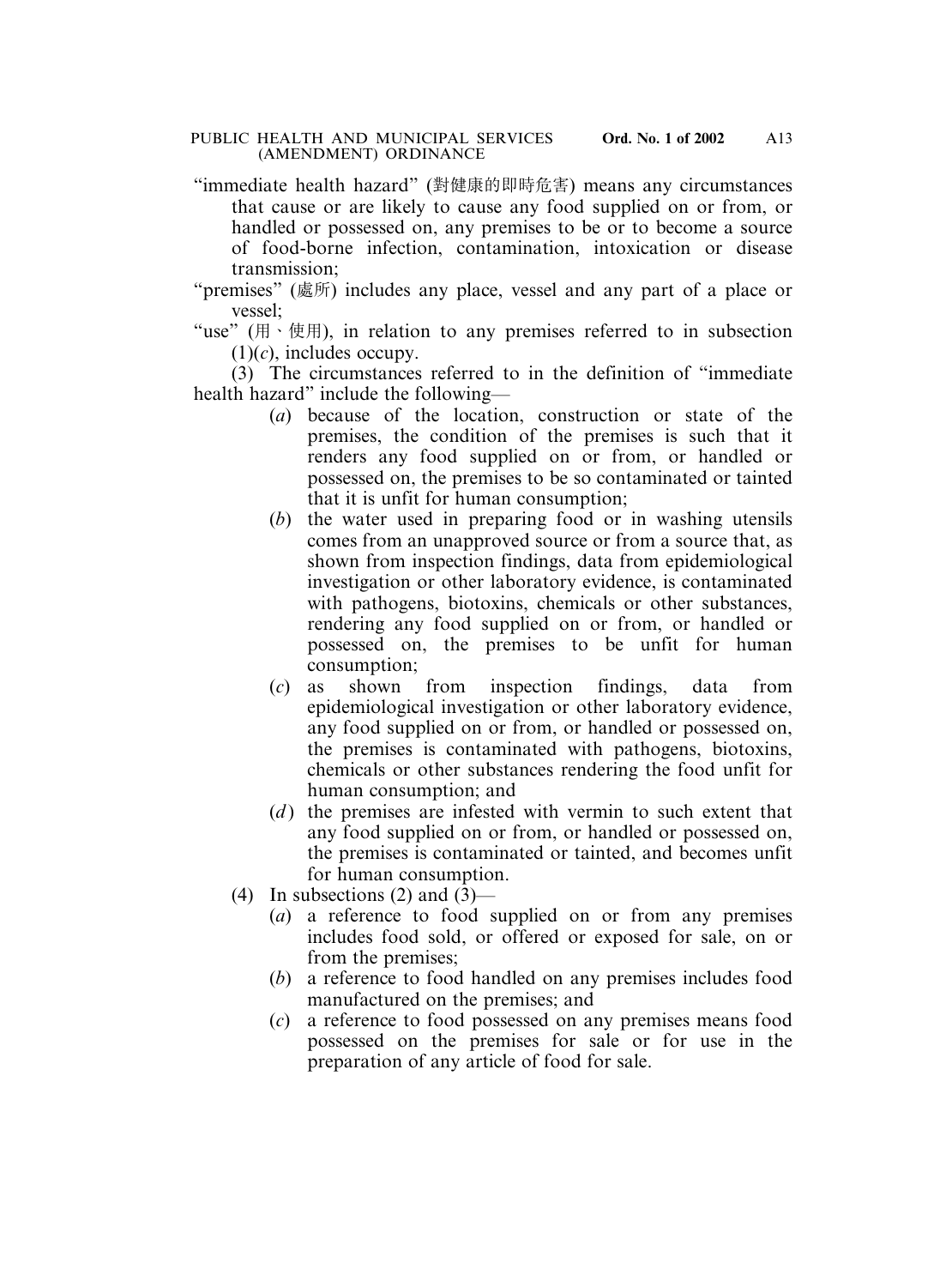# **128B. Power to close premises used without licence, permit or permission**

(1) Where under the Food Business Regulation (Cap. 132 sub. leg.), the Frozen Confections Regulation (Cap. 132 sub. leg.), the Milk Regulation (Cap. 132 sub. leg.) or the Slaughterhouses Regulation (Cap. 132 sub. leg.)—

(*a*) the use of any premises to which this section applies; or

(*b*) any activity mentioned in section 128A(1),

is required to be licensed or permitted, a court on application by the Authority and on proof that the premises are so used or the activity is conducted on any premises (as the case may be) without the requisite licence, permit or permission shall, subject to subsections (2) and (3), make a closure order in Form H in the Seventh Schedule.

(2) Subsection (1) does not apply if—

- (*a*) the use or the activity is required under section 30(1) of the Food Business Regulation (Cap. 132 sub. leg.) to be permitted;
- (*b*) a food business within the meaning of that Regulation is carried on on or from the premises; and
- (*c*) the food business is required under that Regulation to be licensed and is licensed under that Regulation.

(3) The court shall not make a closure order unless it is satisfied that—

- (*a*) at least 7 days before the date fixed for the hearing of the application, a copy of the notice of intention to apply for the closure order, in both English and Chinese—
	- (i) was affixed at a conspicuous place on the premises; and
	- (ii) was served on the owner of the premises by sending the copy by registered post addressed to that owner's last known place of business or residence;
- (*b*) the notice stated the time and place set for the hearing of the application and advised that any person having a reasonable cause to be heard on the application was entitled to appear at the hearing and request to be heard; and
- (*c*) every person having a reasonable cause to be heard on the application and requesting to be heard has had an opportunity to be heard.

(4) At the place and time set for the hearing of an application made under subsection (1) or such other time as soon as practicable thereafter, the court shall hear the applicant and every person who—

- (*a*) is present at the hearing;
- (*b*) has a reasonable cause to be heard; and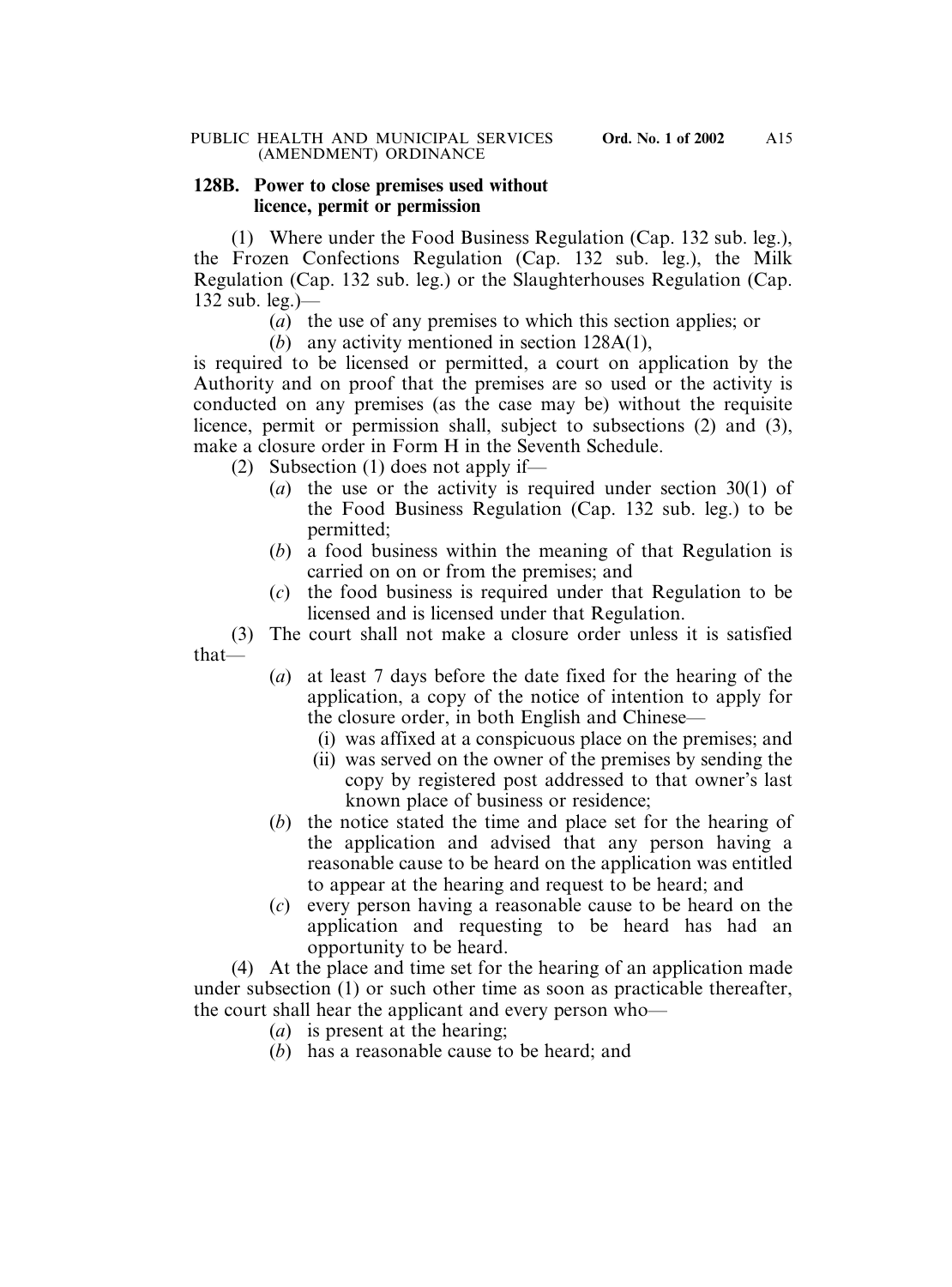## PUBLIC HEALTH AND MUNICIPAL SERVICES **Ord. No. 1 of 2002** (AMENDMENT) ORDINANCE

(*c*) wishes to be heard,

and then proceed to make a decision.

- (5) A closure order shall not operate—
	- (*a*) if, at the date of application for the order, the premises are used for human habitation, to prevent such habitation on the premises; or
	- (*b*) to affect the use of any common area in any building or public place so as to cause obstruction to public passage or fire escape.

(6) A closure order comes into force on the beginning of the 8th day after the day on which a copy of it is affixed at a conspicuous place on the premises in respect of which it is made.

(7) A closure order shall remain in force until the court rescinds it on application by the Authority or any person having an interest in the premises in respect of which the order is made.

- (8) The court shall rescind a closure order if it is satisfied that—
	- (*a*) the use of, or the activity to be conducted on, the premises in respect of which the order has been made has been licensed or permitted under any of the subsidiary legislation mentioned in subsection (1); or
	- (*b*) the premises will not be used for any purpose mentioned in section  $128A(1)$  and no activity mentioned in subsection (1) will be conducted on the premises in contravention of any of the subsidiary legislation mentioned in subsection (1).

(9) Subject to subsection (5), when a closure order in respect of any premises comes into force, the Authority shall lock or seal, or cause to be locked or sealed, all or any of the entrances to or exits from the premises and may disconnect or cause to be disconnected all gas, water and electricity supplies to those premises.

(10) Subject to subsection (11), no person, other than a public officer in the course of his duty, may enter or remain on any closed premises.

(11) The Authority may—

- (*a*) permit in writing any person to enter and remain on any closed premises for such purpose as is specified in the permission;
- (*b*) impose such conditions on the permission as he thinks fit;
- (*c*) revoke the permission if he thinks that the purpose for which the permission was granted no longer exists or any condition imposed under paragraph (*b*) has been breached;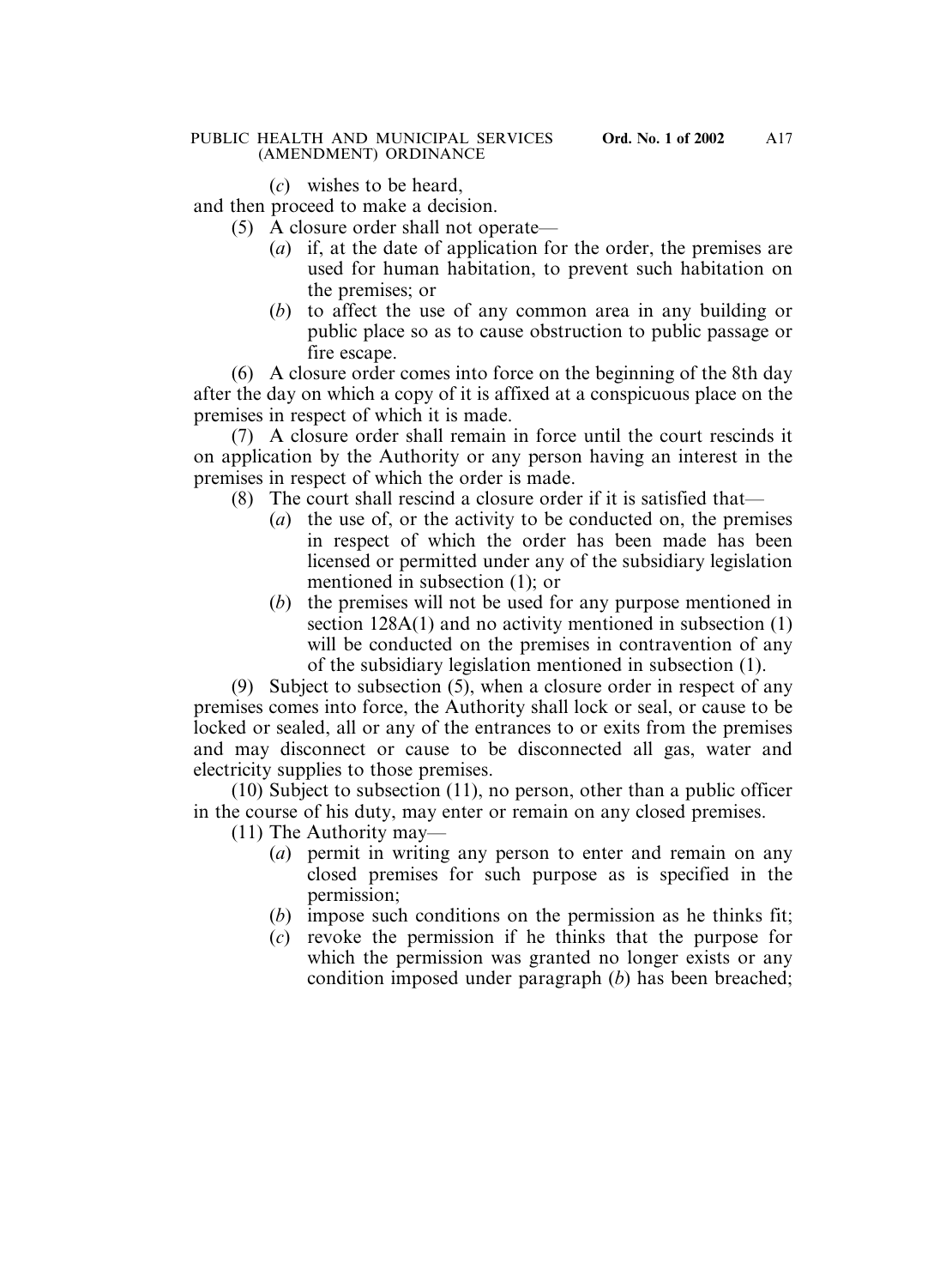(*d*) request any person found on any closed premises to leave the premises, and if the person refuses to leave, remove the person from the premises with or without the assistance of police officers and use such force as is reasonably necessary.

(12) Any person who, without lawful authority or reasonable excuse—

- (*a*) removes or defaces any copy of a closure order affixed under subsection (6);
- (*b*) breaks or interferes with any lock or seal made under subsection (9) ; or
- (*c*) contravenes subsection (10),

commits an offence.

(13) The Authority may—

- (*a*) dispose of—
	- (i) any article or thing or any perishable food found on any closed premises that requires to be immediately disposed of as he thinks fit;
	- (ii) any live bird, fish or animal that is found on the premises as he thinks fit;
- (*b*) remove—
	- (i) any article, thing or food found on any closed premises that is likely to create a fire hazard or constitute a danger to life or health if left on the premises;
	- (ii) any live bird, fish or animal found on the premises;
- (*c*) make such arrangements with regard to any live bird, fish or animal removed under paragraph (*b*) as he thinks fit;
- (*d*) affix a notice in both English and Chinese at a conspicuous place on the closed premises—
	- (i) setting out the details of any article, thing, food, live bird, fish or animal removed under paragraph (*b*) that he thinks can be returned; and
	- (ii) calling for the submission to him of any claim for the return of such article, thing, food, live bird, fish or animal within 7 days of the affixing of the notice.

(14) Where a claim mentioned in subsection  $(13)(d)$ (ii) is made, the Authority—

(*a*) shall refuse to return the article, thing, food, live bird, fish or animal if he is not satisfied that the claimant is either the owner or a person entitled to the possession of it or the live bird, fish or animal is dead; or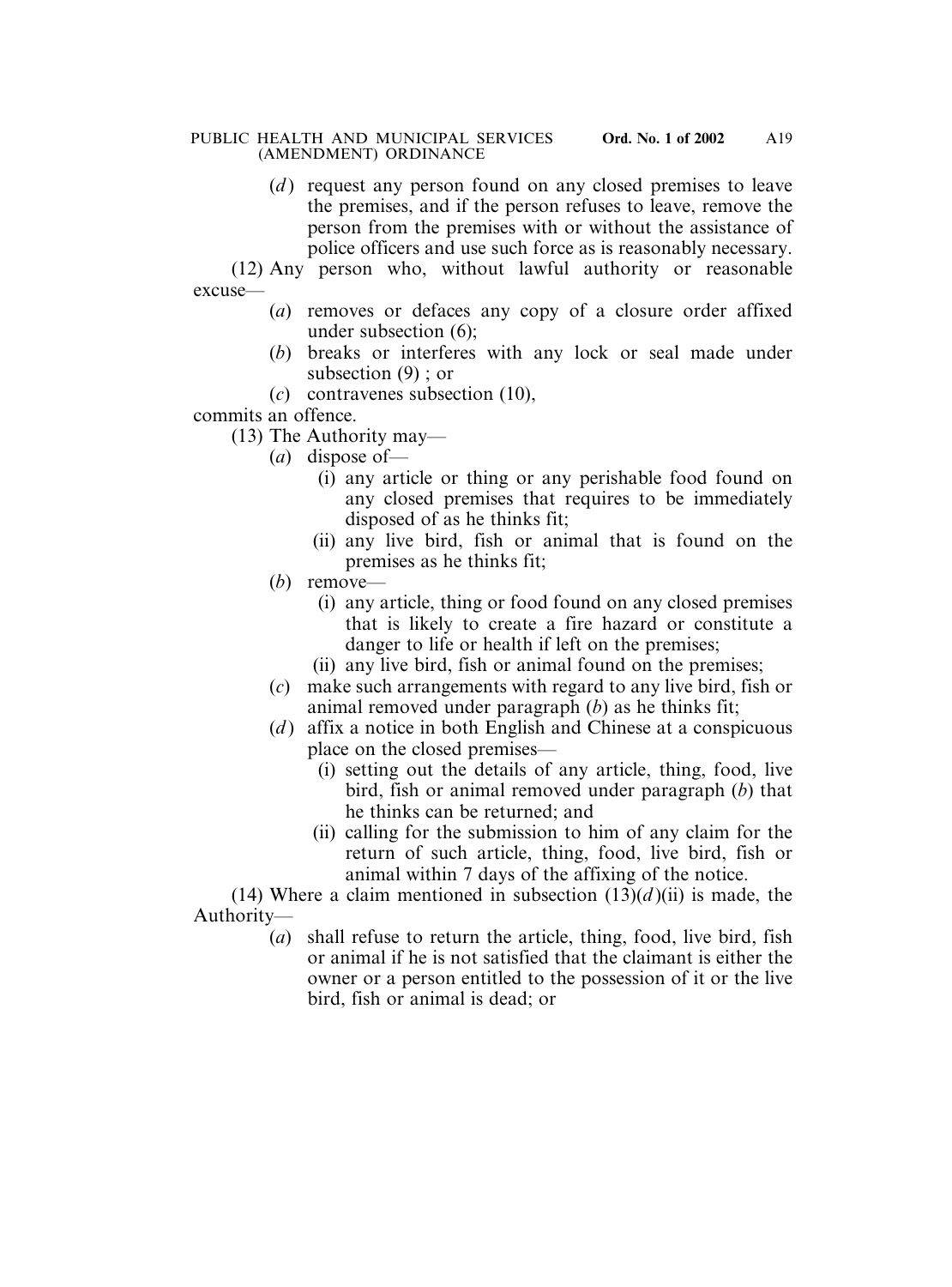## PUBLIC HEALTH AND MUNICIPAL SERVICES **Ord. No. 1 of 2002** (AMENDMENT) ORDINANCE

(*b*) may return the article, thing, food, live bird, fish or animal as claimed and recover as a civil debt from a claimant to whom it is returned any expenses incurred in the removal and storage of it or in any arrangement made in respect of it.

(15) Any article, thing, food, live bird, fish or animal removed by the Authority under subsection (13)(*b*) and not claimed within the time specified in subsection  $(13)(d)$  (ii), or which the Authority refuses to return in accordance with subsection  $(14)(a)$ , may be sold by public auction or, upon the order of a court, otherwise sold or disposed of as the court directs, and any proceeds arising from the sale shall be retained by the Authority and applied in payment of any expenses incurred in connection with the enforcement of the closure order and the surplus (if any) paid, on demand made within 90 days of the sale, to the owner of the article, thing, food, live bird, fish or animal.

(16) Any surplus not demanded in accordance with subsection (15) shall be paid into the general revenue.

(17) The Authority may recover as a civil debt from the person having the management or control of any premises (or the master of the vessel if the premises are a vessel or any part of a vessel) immediately before the closure order in respect of the premises came into force the cost of—

- (*a*) any work carried out on the premises under subsection (9);
- (*b*) removing any article, thing, food, live bird, fish or animal from the closed premises under subsection (13)(*b*); and
	- (*c*) any arrangements made under subsection (13)(*c*),

which is not met out of the proceeds of any sale under subsection  $(15)$ .

# **128C. Power to close premises posing immediate health hazard**

(1) If the Authority has reasonable cause to believe that the use of any premises to which this section applies or any activity conducted on those premises poses an immediate health hazard, he may make a closure order in Form I in the Seventh Schedule to close the premises immediately.

- (2) A closure order shall not operate—
	- (*a*) if, at the date of making of the order, the premises are used for human habitation, to prevent such habitation on the premises; or

A21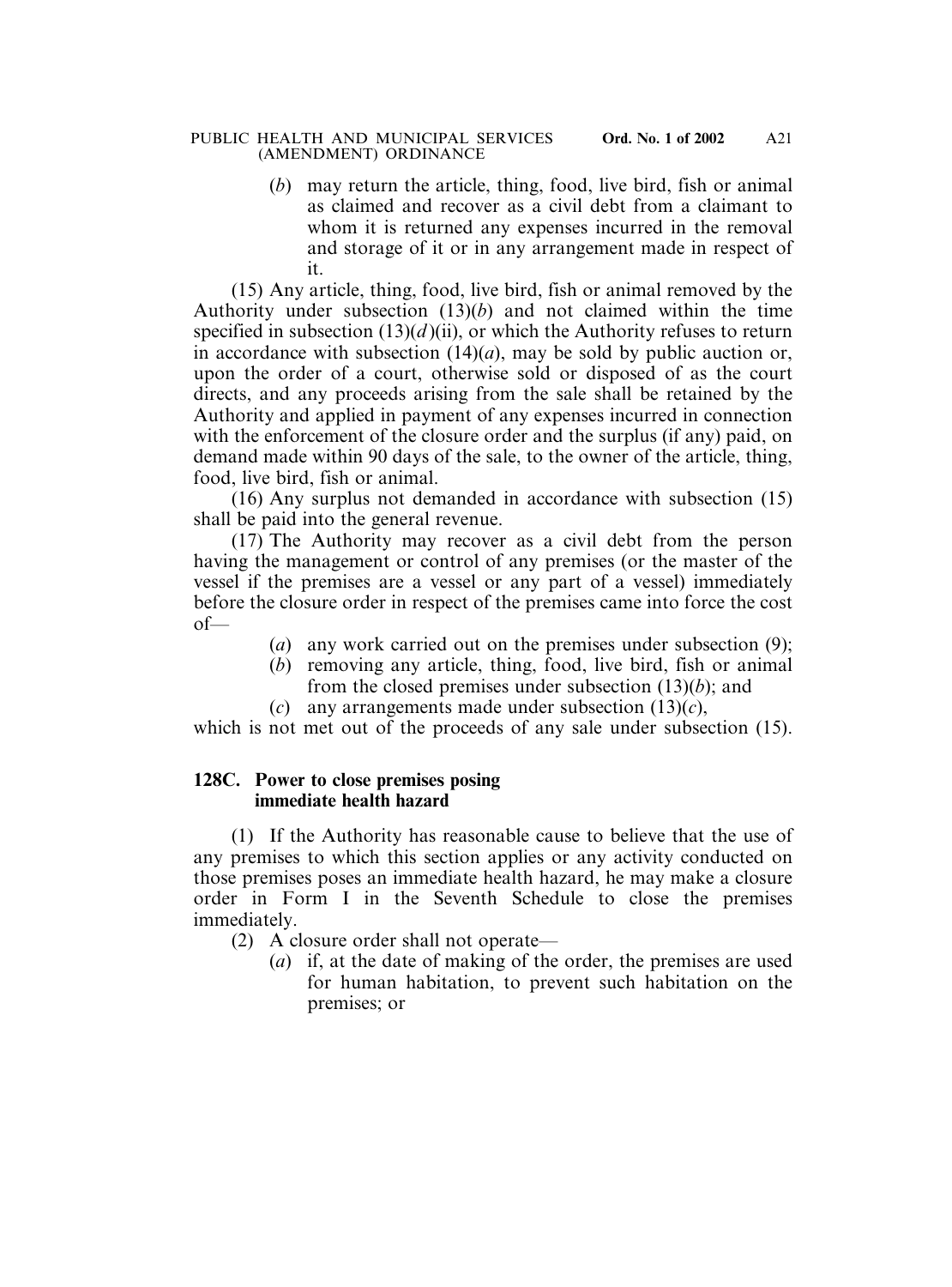- (*b*) to affect the use of any common area in any building or public place so as to cause obstruction to public passage or fire escape.
- (3) A closure order comes into force immediately after a copy of it—
	- (*a*) is affixed at a conspicuous place on the premises in respect of which the order is made; and
	- (*b*) is served on the owner of those premises by sending the copy by registered post addressed to that owner's last known place of business or residence.

(4) A closure order shall remain in force until a notice is issued by the Authority made under subsection (6).

(5) Any person having an interest in any premises in respect of which a closure order has been made may apply in writing to the Authority to rescind the order.

(6) Whether or not an application has been made under subsection (5), if the Authority is satisfied that—

- (*a*) in respect of any premises in respect of which a closure order has been made, the immediate health hazard has been eliminated and the use of the premises or the activity to be conducted on the premises has been licensed or permitted under any of the subsidiary legislation mentioned in section  $128B(1)$ ; or
- (*b*) the premises will not be used for any purpose mentioned in section 128A(1) and no activity mentioned in section 128A(1) will be conducted on the premises in contravention of any of the subsidiary legislation mentioned in section 128A(1),

the Authority shall issue a notice in Form J in the Seventh Schedule to rescind the closure order with immediate effect.

(7) If the Authority refuses to issue a notice under subsection (6) as applied, he shall serve a notice of his refusal on the applicant and the applicant may, within 7 days of such service or such longer time as the Chairman may allow, appeal to the Appeal Board against the Authority's decision.

(8) The making of an appeal under subsection (7) does not operate as a stay of execution of a closure order unless the Chairman otherwise orders.

(9) Subject to subsection (2), when a closure order in respect of any premises comes into force, the Authority shall lock or seal, or cause to be locked or sealed, all or any of the entrances to or exits from the closed premises and may disconnect or cause to be disconnected all gas, water and electricity supplies to those premises.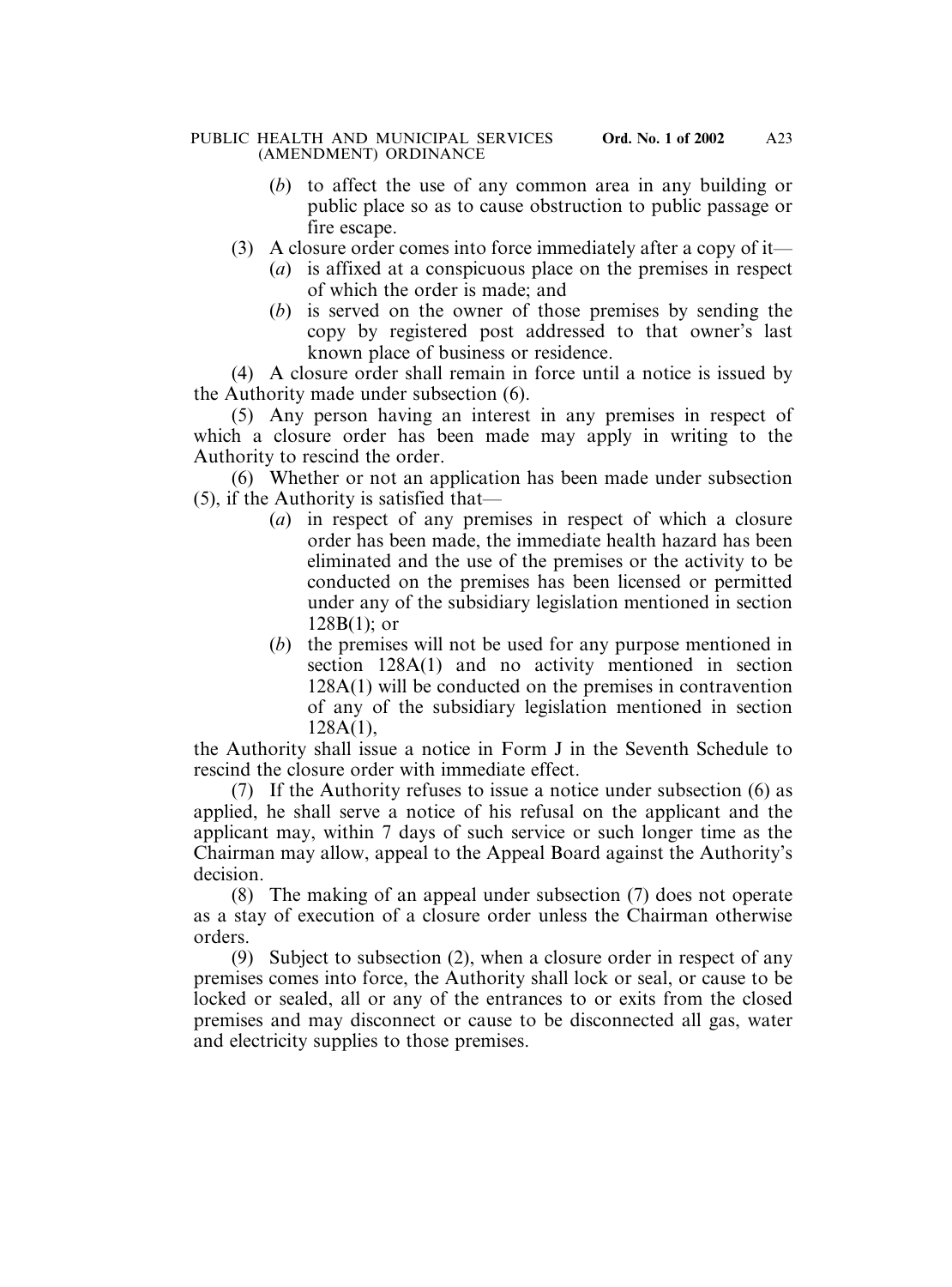(10) Subject to subsection (11), no person, other than a public officer in the course of his duty, may enter or remain on any closed premises.

(11) The Authority may—

- (*a*) permit in writing any person to enter and remain on any closed premises for such purpose as is specified in the permission;
- (*b*) impose such conditions on the permission as he thinks fit;
- (*c*) revoke the permission if he thinks that the purpose for which the permission was granted no longer exists or any condition imposed under paragraph (*b*) has been breached;
- (*d*) request any person found on any closed premises to leave the premises, and if the person refuses to leave, remove the person from the premises with or without the assistance of police officers and use such force as is reasonably necessary.

(12) Any person who, without lawful authority or reasonable excuse—

- (*a*) removes or defaces any copy of a closure order affixed under subsection (3)(*a*);
- (*b*) breaks or interferes with any lock or seal made under subsection (9); or
- (*c*) contravenes subsection (10),

commits an offence.

(13) The Authority may—

- (*a*) dispose of—
	- (i) any article or thing or any perishable food found on any closed premises that requires to be immediately disposed of as he thinks fit;
	- (ii) any live bird, fish or animal found on the premises as he thinks fit;
- (*b*) remove—
	- (i) any article, thing or food, found on any closed premises that is likely to create a fire hazard or constitute a danger to life or health if left on them;
	- (ii) any live bird, fish or animal found on the premises;
- (*c*) make such arrangements with regard to any live bird, fish or animal removed under paragraph (*b*) as he thinks fit;
- (*d*) affix a notice in both English and Chinese at a conspicuous place on the closed premises—
	- (i) setting out the details of any article, thing, food, live bird, fish or animal removed under paragraph (*b*) that he thinks can be returned; and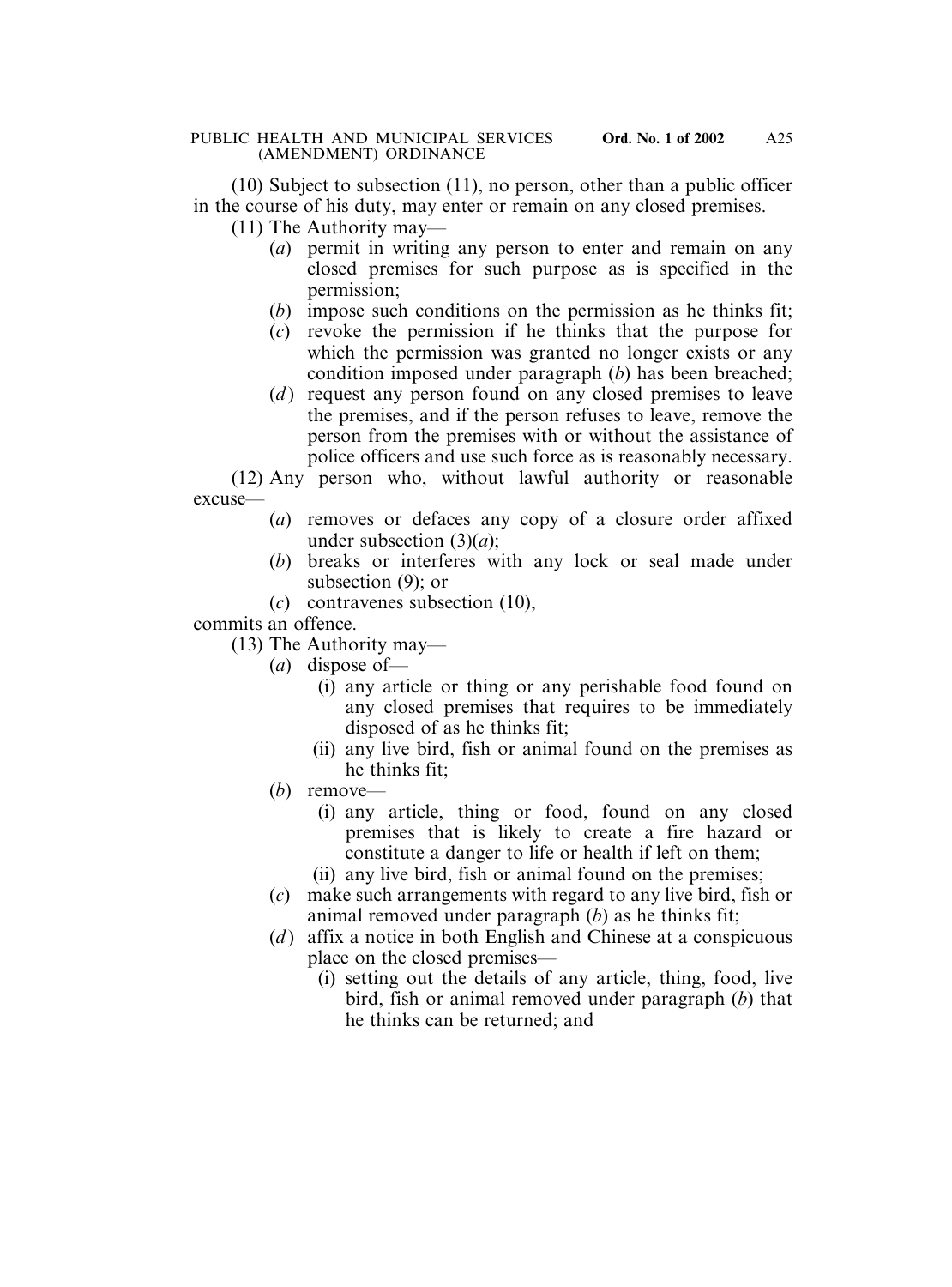(ii) calling for the submission to him of any claim for the return of such article, thing, food, live bird, fish or animal within 7 days of the affixing of the notice.

(14) Where a claim mentioned in subsection  $(13)(d)$  (ii) is made, the Authority—

- (*a*) shall refuse to return the article, thing, food, live bird, fish or animal if he is not satisfied that the claimant is either the owner or a person entitled to the possession of it or the live bird, fish or animal is dead; or
- (*b*) may return the article, thing, food, live bird, fish or animal as claimed and recover as a civil debt from a claimant to whom it is returned any expenses incurred in the removal or storage of it or in any arrangement.

(15) Any article, thing, food, live bird, fish or animal removed by the Authority under subsection (13)(*b*) and not claimed within the time specified in subsection  $(13)(d)(ii)$ , or which the Authority refuses to return in accordance with subsection  $(14)(a)$ , may be sold by public auction or, upon the order of a court, otherwise sold or disposed of as the court directs, and any proceeds arising from the sale shall be retained by the Authority and applied in payment of any expenses incurred in connection with the enforcement of the closure order and the surplus (if any) paid, on demand made within 90 days of the sale, to the owner of the article, thing, food, live bird, fish or animal.

(16) Any surplus not demanded in accordance with subsection (15) shall be paid into the general revenue.

(17) The Authority may recover as a civil debt from the person having the management or control of any premises (or the master of the vessel if the premises are a vessel or any part of a vessel) immediately before the closure order in respect of the premises came into force the cost of—

- (*a*) any work carried out on the premises under subsection (9);
- (*b*) removing any article, thing, food, live bird, fish or animal from the closed premises under subsection (13)(*b*); and
- (*c*) any arrangements made under subsection (13)(*c*),

which is not met out of the proceeds of any sale under subsection (15).

(18) A person who is aggrieved by an order made under subsection (1) may, within 7 days after the day on which the order was made or such longer time as the Chairman may allow, appeal to the Appeal Board against the order.

(19) The making of an appeal under subsection (18) does not operate as a stay of execution of a closure order unless the Chairman otherwise orders.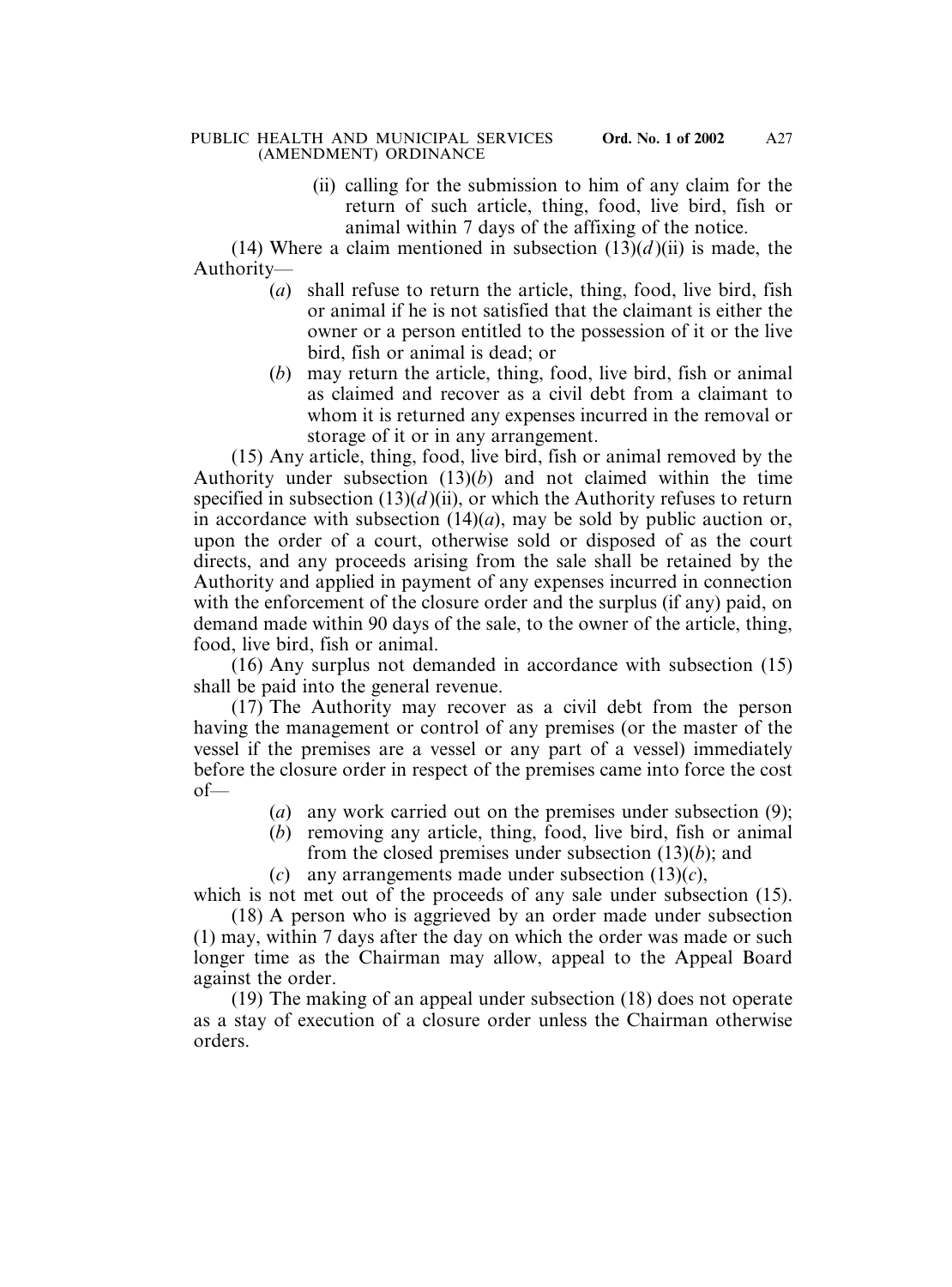# **128D. Appeals to Appeal Board on Closure Orders (Immediate Health Hazard)**

(1) There is established an appeal board to be known as the Appeal Board on Closure Orders (Immediate Health Hazard).

(2) The functions of the Appeal Board are to hear and determine any appeal made to the Appeal Board under section 128C(7) or (18).

(3) The Chief Executive shall appoint from among persons who are qualified for appointment as District Judges under section 5 of the District Court Ordinance (Cap. 336)—

- (*a*) a Chairman of the Appeal Board;
- (*b*) a First Deputy Chairman of the Appeal Board; and
- (*c*) a Second Deputy Chairman of the Appeal Board.

(4) The Chief Executive shall appoint a panel of not less than 18 persons, not being public officers, whom he considers suitable for appointment under subsection  $(8)(b)$  as members of the Appeal Board to hear an appeal.

(5) An appointment under subsection (3) or (4) shall be notified in the Gazette and shall be for a term of not more than 3 years. A person appointed under subsection (3) or (4) may be re-appointed, and may resign by notice in writing to the Chief Executive.

- (6) The Secretary for the Environment and Food may appoint—
	- (*a*) a secretary to the Appeal Board; and
	- (*b*) such other staff to assist the secretary as the Secretary considers necessary.

(7) The parties to an appeal to the Appeal Board are the appellant and the Authority. A party to an appeal may be present at the hearing of the appeal and may—

- (*a*) make representations in person; or
- (*b*) be represented by counsel or solicitor or, with the approval of the Chairman, by any other person authorized by the party in writing.

The Authority may also be represented by a legal officer within the meaning of the Legal Officers Ordinance (Cap. 87).

(8) For the purposes of hearing an appeal, the members of the Appeal Board are—

- (*a*) the Chairman or a Deputy Chairman, who shall preside; and
- (*b*) 2 other persons, selected in rotation from the panel referred to in subsection (4), who are appointed by the Chairman to hear the appeal.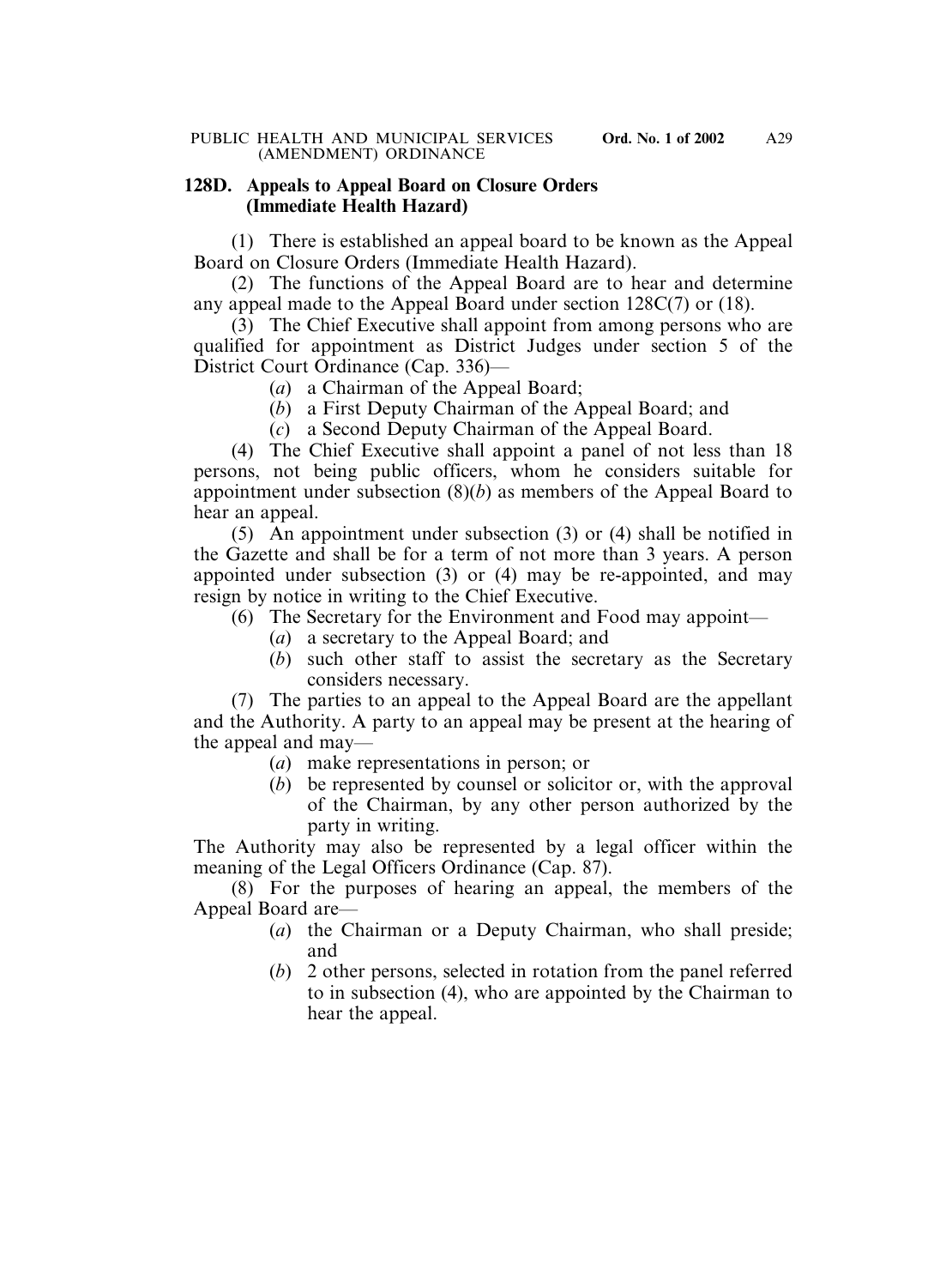(9) If, for any period, the Chairman is precluded by illness, absence from Hong Kong or any other cause from performing his functions, the First Deputy Chairman of the Appeal Board shall act as Chairman and as such perform all the functions of the Chairman during that period.

(10) If, for any period, a Deputy Chairman is precluded by illness, absence from Hong Kong or any other cause from performing his functions, the other Deputy Chairman shall act in the place of the Deputy Chairman precluded from performing his functions and in so acting perform all the functions of that Deputy Chairman, including any functions that Deputy Chairman would have been required to perform under subsection (9), during that period.

(11) If, for any period, a person appointed under subsection (8)(*b*) or this subsection to hear an appeal is precluded by illness, absence from Hong Kong or any other cause from performing his functions, the Chairman may appoint another person, selected in rotation from the panel referred to in subsection (4), to act in the place of the person precluded from performing his functions and in so acting, to perform all the functions of that person during that period.

(12) The hearing of an appeal may, with the consent of the parties to the appeal, continue notwithstanding a change in the membership of the Appeal Board.

(13) For the purposes of an appeal, the Appeal Board—

- (*a*) may receive and consider any material, whether by way of oral evidence, written statements, documents or otherwise, and whether or not it would be admissible in evidence in civil or criminal proceedings; and
- (*b*) may—
	- (i) on an appeal under section 128C(7), confirm the Authority's decision or order the Authority to issue a notice under section 128C(6); or
	- (ii) on an appeal under section 128C(18), confirm, suspend or disallow the closure order.

(14) The decision of the Appeal Board on an appeal shall be that of the majority of the members hearing the appeal.

(15) The Appeal Board shall give reasons in writing for its decisions. The secretary to the Appeal Board shall serve a copy of the Appeal Board's decision and of the reasons for the decision on the parties to an appeal.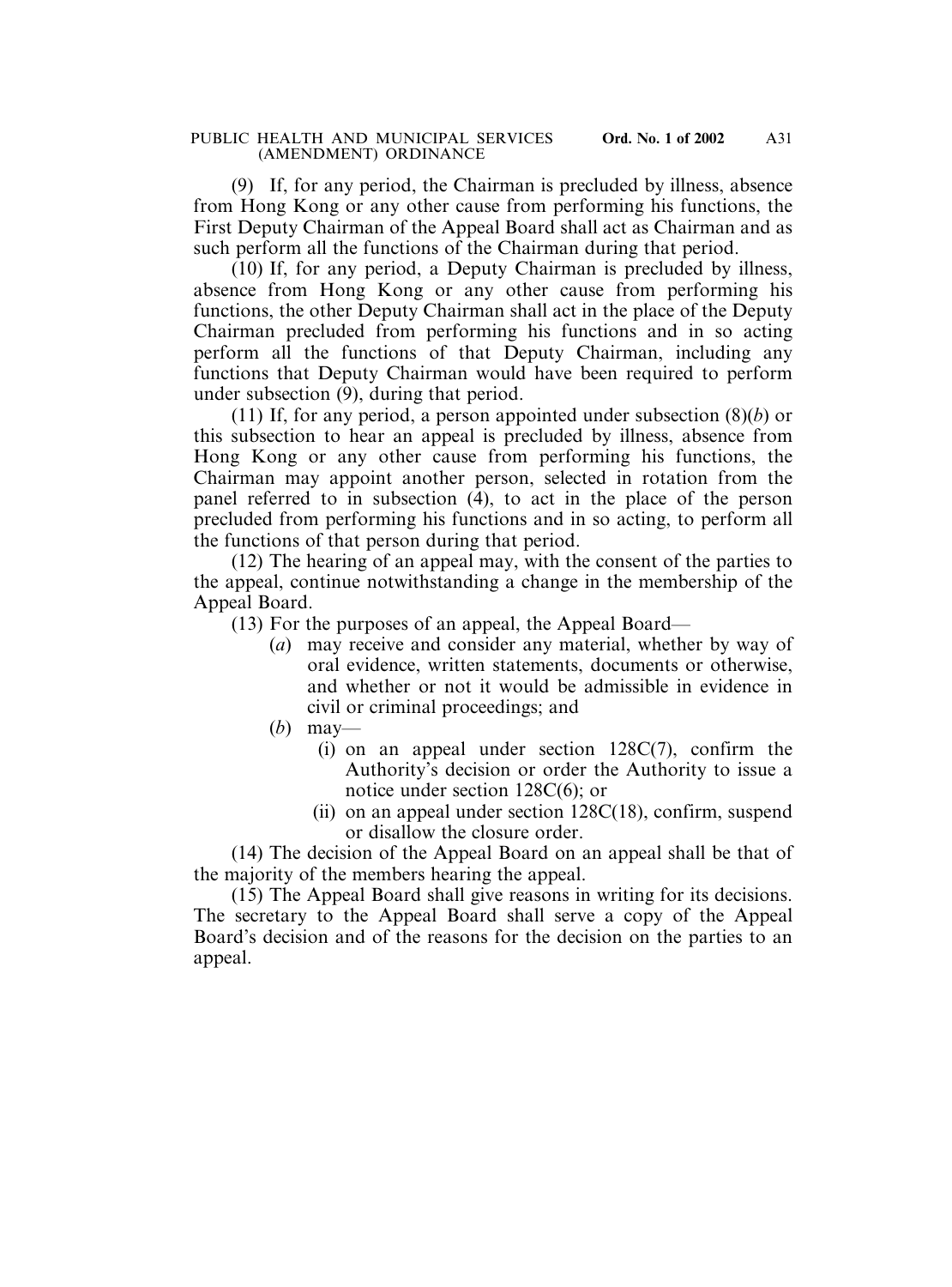(16) A person who appeals to the Appeal Board, if dissatisfied with the decision of the Appeal Board, may appeal to the Court of First Instance within 14 days after receiving a copy of the decision and the reasons for the decision. The Court of First Instance may confirm or reverse the decision appealed against. The decision of the Court of First Instance is final.

(17) The making of an appeal under subsection (16) does not operate as a stay of execution of a closure order unless the Court of First Instance otherwise orders.

(18) Subject to this section and to rules made under subsection (20), the person presiding may determine the procedure at the hearing of an appeal made to the Appeal Board.

(19) The Chairman may, on application in writing by a person and if satisfied that there is good reason for doing so—

- (*a*) extend the time within which that person may appeal to the Appeal Board under section 128C(7) or (18); and
- (*b*) order a stay of execution of the closure order to which an appeal made by that person under section 128C(7) or (18) relates, pending the determination of the appeal.

(20) The Chairman may, in consultation with the Secretary for the Environment and Food, make rules—

- (*a*) regulating the making of appeals to the Appeal Board;
- (*b*) specifying the documents to be lodged or served in relation to appeals; and
- (*c*) providing for the hearing and determining of those appeals and the enforcement of the decisions of the Appeal Board.

The rules so made are subsidiary legislation.".

# **4. Designated Authorities**

The Third Schedule is amended by adding—

- "128B Director of Food and Environmental Hygiene
	- 128C Director of Food and Environmental Hygiene
	- 128D Director of Food and Environmental Hygiene".

# **5. Names in which proceedings for offences may be brought under section 131(1)**

The Sixth Schedule is amended by adding—

- "128B Director of Food and Environmental Hygiene
- 128C Director of Food and Environmental Hygiene".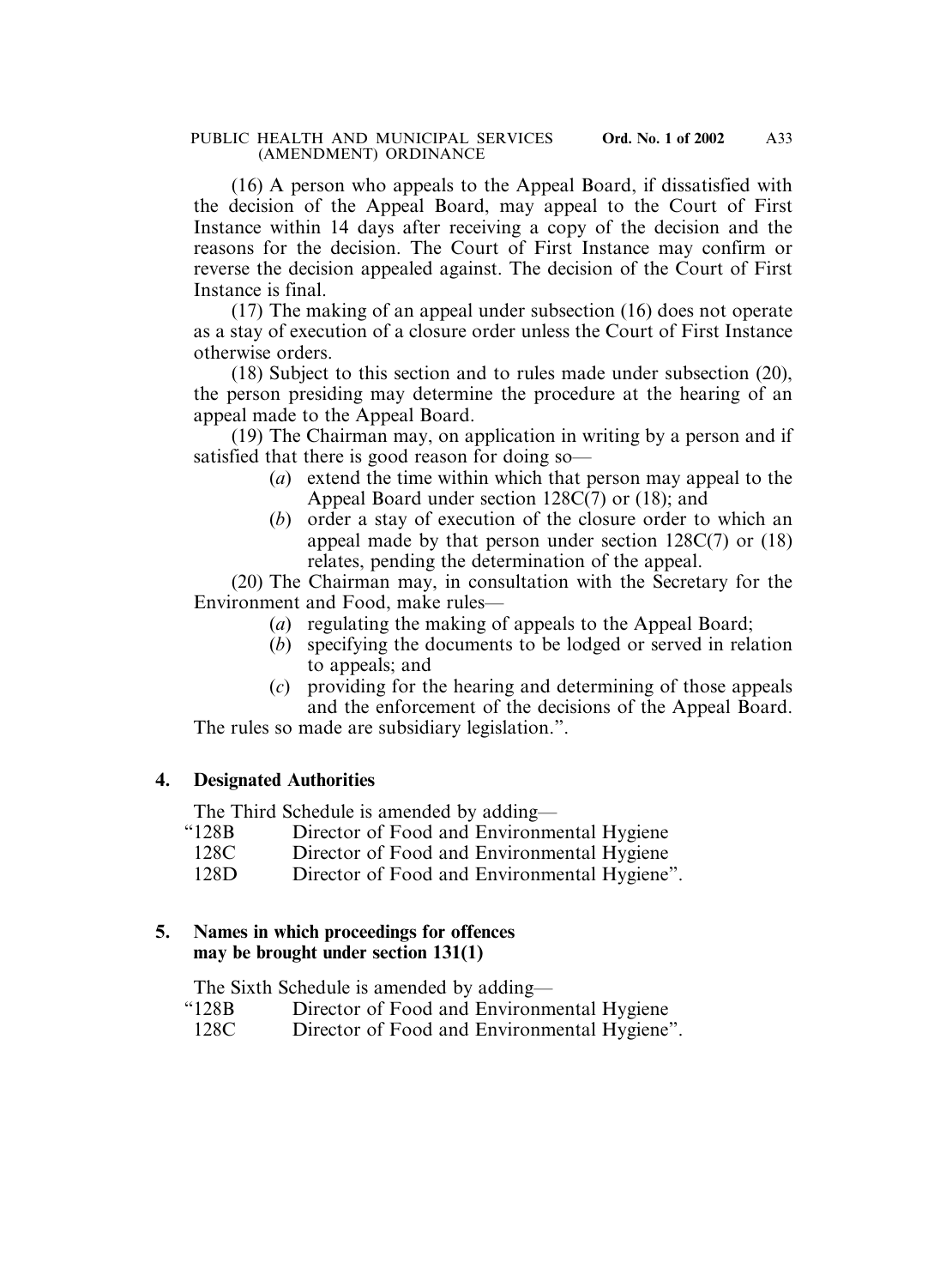## **6. Forms**

The Seventh Schedule is amended—

- (*a*) in Form F, in Note 3, by repealing "撕去" and substituting "移 去";
- (*b*) in Form G, in Note 2, by repealing "撕去" and substituting "移 去";
- (*c*) by adding—

"FORM H  $[s. 128B(1)]$ 

## PUBLIC HEALTH AND MUNICIPAL SERVICES ORDINANCE

(Chapter 132)

(section  $128B(1)$ )

## Closure Order

TO the Director of Food and Environmental Hygiene.

You have applied to me for a closure order in respect of the premises situated at ............................................................................................................................................. /vessel ..............................................\* on the ground that the premises are/vessel is\* used or occupied/certain activity is conducted\* on the premises/in the vessel\* without a licence, permit or permission under the Public Health and Municipal Services Ordinance (Cap. 132) ("the Ordinance");

NOW on proof to my satisfaction of this ground and that a copy of the notice of intention to apply for this order was affixed at a conspicuous place on the premises/vessel\* and served on the owner of the premises/vessel\* as required by section 128B(3) of the Ordinance, I DO, in exercise of my powers under section 128B(1) of the Ordinance, authorize you, subject to the requirement of section 128B(6) of the Ordinance, to close the premises/vessel\* in the manner prescribed by the Ordinance.

Dated this ................. day of .......................... , .................  $[L.S.]$ 

> (Signed) ............................................................... Magistrate.

- Note: 1. It is an offence for any unauthorized person to enter or remain on the premises/in the vessel\* to which this order relates after it has come into force. The penalties are a fine at level 6 and imprisonment for 12 months and a fine of \$1,750 for each day during which the offence continues.
	- 2. The penalties for removing or defacing a copy of this order affixed to any premises/vessel\* or for breaking or interfering with any lock or seal made or caused to be made by the Director on the premises/in the vessel\* without lawful authority or reasonable excuse are a fine at level 4 and imprisonment for 6 months.

\* Delete as appropriate.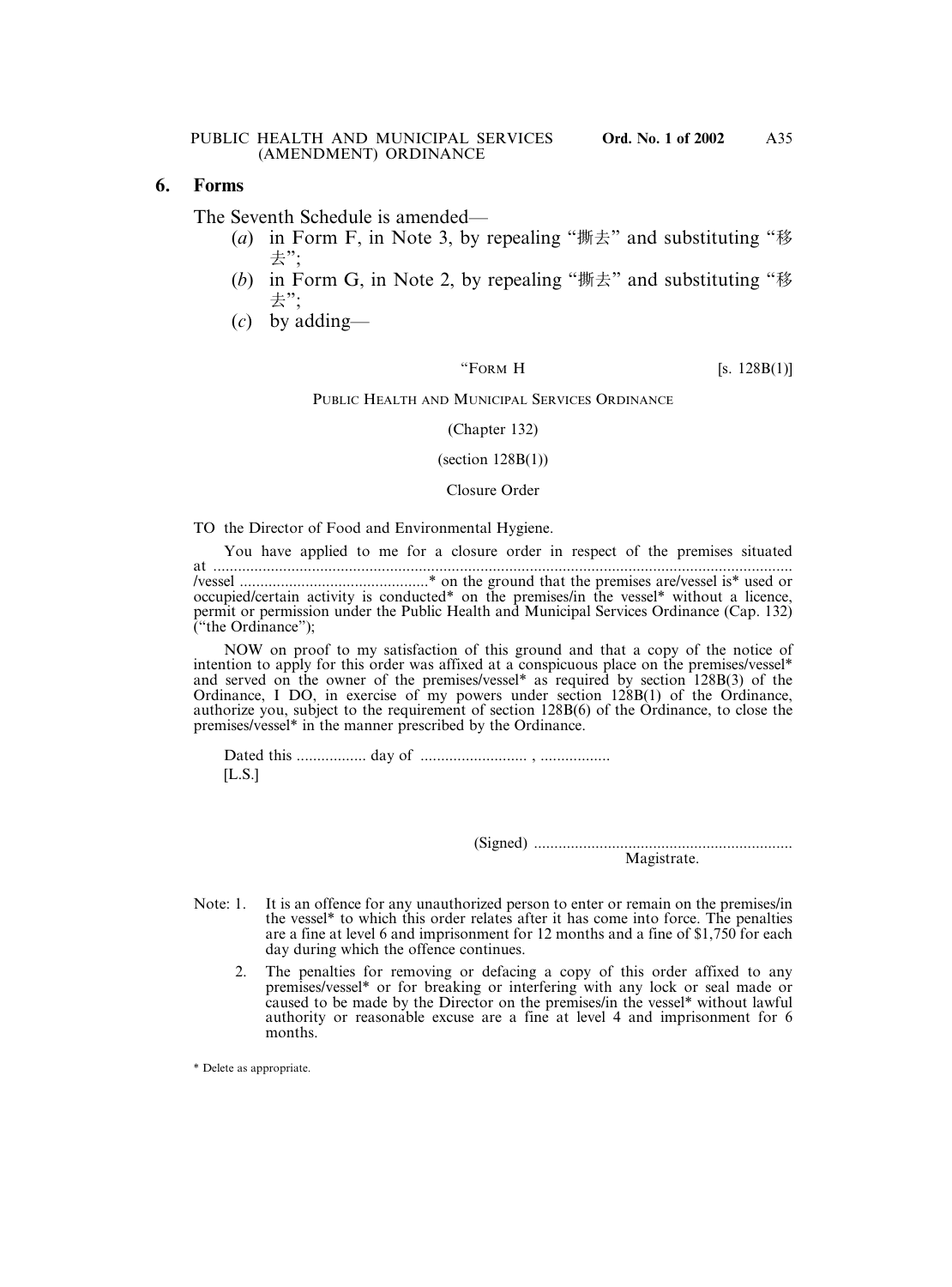FORM I [s.  $128C(1)$ ]

## PUBLIC HEALTH AND MUNICIPAL SERVICES ORDINANCE

### (Chapter 132)

(section  $128C(1)$ )

## Closure Order

I now have reasonable cause to believe that an immediate health hazard exists on the premises/in the vessel/in ................................................... of the vessel\*, I DO, in exercise of my powers under section 128C(1) of the Public Health and Municipal Services Ordinance (Cap. 132) ("the Ordinance"), order to close the premises/vessel/that part of the vessel\* with immediate effect in the manner prescribed by the Ordinance.

The details of the immediate health hazard are:

This order remains in force until a notice to rescind it is issued by me upon proof to my satisfaction that—

- (*a*) the immediate health hazard on the premises/in the vessel/in that part of the vessel\* has been eliminated and the use or occupation of/the activity to be conducted on or in\* the premises/vessel/that part of the vessel\* has been licensed or permitted; or
- (*b*) the premises/vessel/that part of the vessel\* will not be used or occupied for a purpose that requires a licence, permit or permission under any subsidiary legislation mentioned in section 128A(1) of the Ordinance and no activity mentioned in that section will be conducted on the premises/in the vessel/in that part of the vessel\*.

Any person who feels aggrieved by this order may, within 7 days after the day on which this order was made or such longer time as the Chairman of the Appeal Board on Closure Orders (Immediate Health Hazard) may allow, appeal to that Appeal Board against this order.

Dated this ................. day of .......................... , .................

(Signed) ............................................................................. Director of Food and Environmental Hygiene.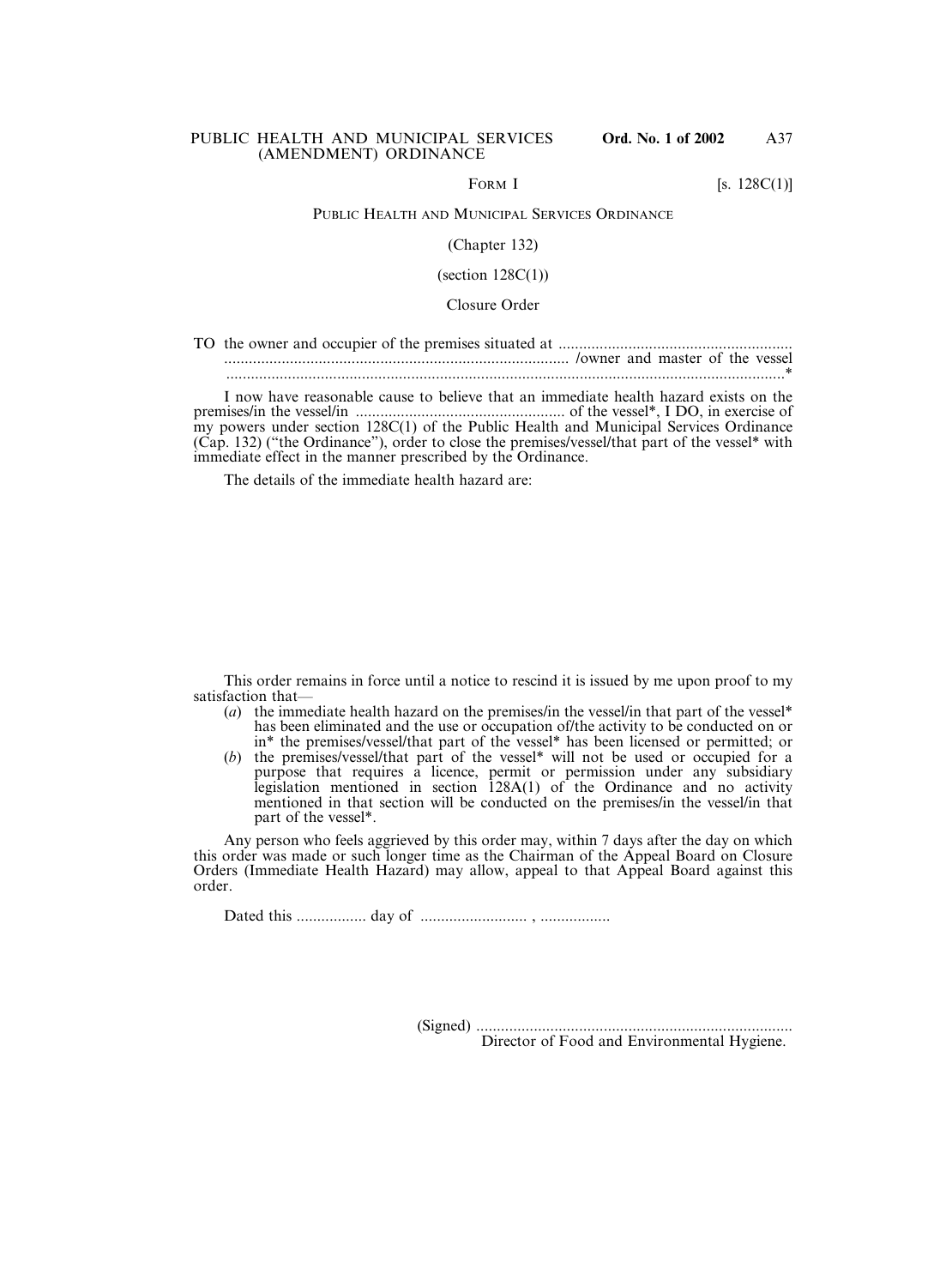### PUBLIC HEALTH AND MUNICIPAL SERVICES **Ord. No. 1 of 2002** (AMENDMENT) ORDINANCE

- Note: 1. It is an offence for any unauthorized person to enter or remain on the premises/in the vessel\* to which this order relates after it has come into force. The penalties are a fine at level 6 and imprisonment for 12 months and a fine of \$1,750 for each day during which the offence continues.
	- 2. The penalties for removing or defacing a copy of this order affixed to any premises/vessel\* or for breaking or interfering with any lock or seal made or caused to be made by the Director on the premises/in the vessel\* without lawful authority or reasonable excuse are a fine at level 4 and imprisonment for 6 months.

\* Delete as appropriate.

——————

FORM J [s.  $128C(6)$ ]

## PUBLIC HEALTH AND MUNICIPAL SERVICES ORDINANCE

### (Chapter 132)

## (section  $128C(6)$ )

## Notice of Rescission of Closure Order

TO the owner and occupier of the premises situated at ......................................................... ............................................................ /owner and master of the vessel .......................\*

NOW on proof to my satisfaction that—

- (*a*) the immediate health hazard on the premises/in the vessel/in the ....................... of the vessel\* has been eliminated and the use or occupation of/the activity to be conducted on or in\* the premises/vessel/that part of the vessel\* has been licensed or permitted; or
- (*b*) the premises/vessel/that part of the vessel\* will not be used or occupied for a purpose that requires a licence, permit or permission under any subsidiary legislation mentioned in section 128A(1) of the Public Health and Municipal Services Ordinance (Cap. 132) ("the Ordinance") and no activity mentioned in that section will be conducted on the premises/in the vessel/in that part of the vessel\*.

I DO, in exercise of my powers under section 128C(6) of the Ordinance, rescind the closure order in respect of the premises/vessel/that part of the vessel\* with immediate effect.

Dated this ................. day of .......................... , .................

(Signed) .............................................................................

Director of Food and Environmental Hygiene.

\* Delete as appropriate.".